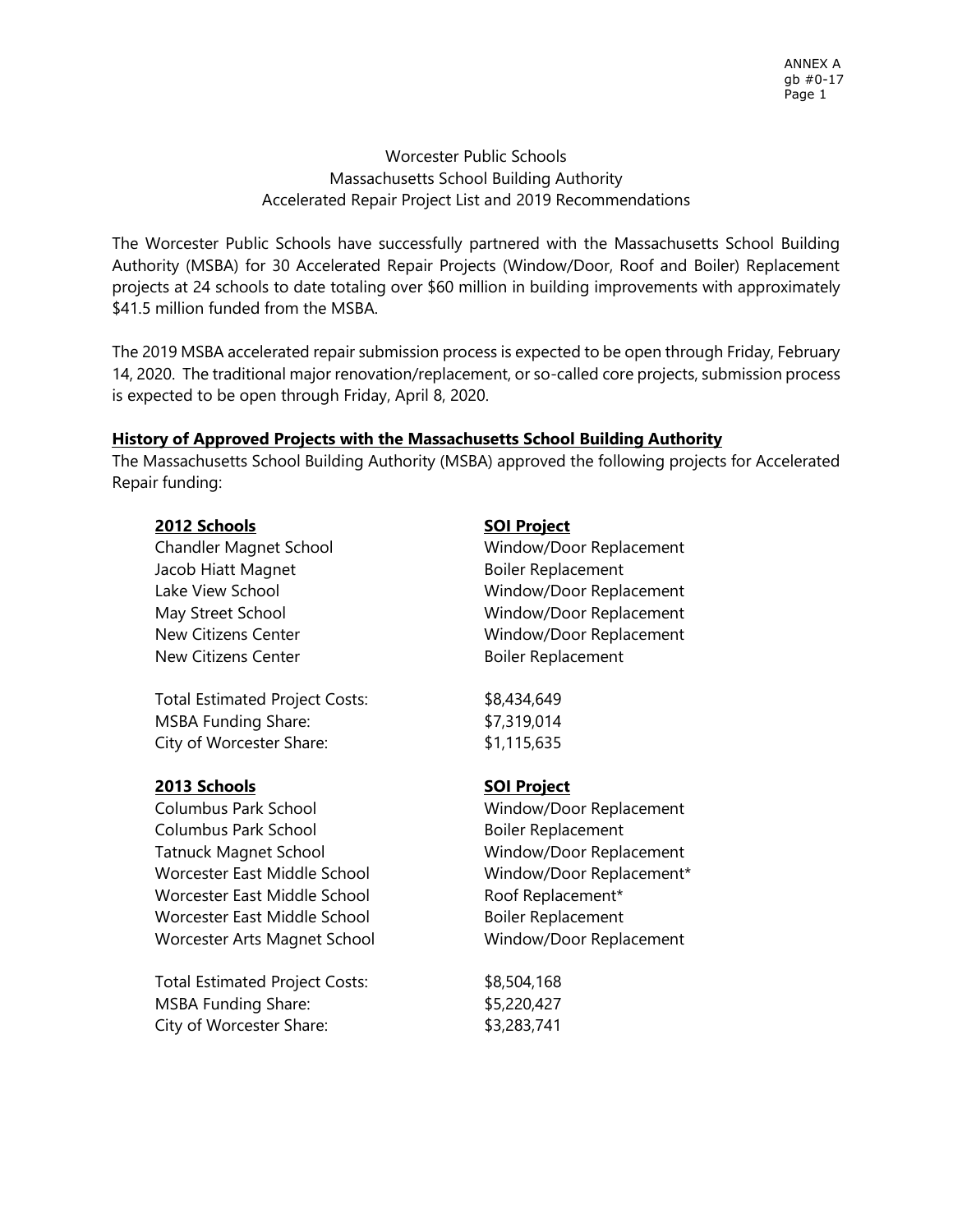\* These projects were withdrawn by the City of Worcester / Worcester Public Schools and refiled as part of a major renovation project under the MSBA core program. The scope of the larger renovation project includes the complete replacement and upgrade of all mechanical, electrical, and plumbing systems within the school. The project will also include the replacement of the windows and roof as part of this expanded scope of work.

### **2014 Schools SOI Project**

Clark Street School Window/Door Replacement Goddard School of Science and Technology Window/Door Replacement Union Hill School Window/Door Replacement West Tatnuck Elementary School Window/Door Replacement

Total Estimated Project Cost: \$9,119,504 MSBA Funding Share:  $$7,020,832$ City of Worcester Share:  $$2,098,672$ 

# **2015 Schools SOI Project**

Grafton Street School Boiler Replacement

Total Estimated Project Costs: \$13,053,571 MSBA Funding Share: \$ 7,696,208 City of Worcester Share: \$ 5,357,363

# **2016 Schools SOI Project**

Belmont Elementary School Window/Door Replacements Chandler Elementary School Boiler Replacement Gerald Creamer Center Window/Door Replacements Gerald Creamer Center **Boiler Replacement** Wawecus Elementary School Window/Door Replacement

Total Estimated Project Costs: \$10,945,198 MSBA Funding Share:  $$8,517,878$ City of Worcester Share: \$ 2,427,320

Flagg Street School: Window/Door Replacement Francis J. McGrath School Window/Door Replacement Grafton Street School Window/Door Replacement Jacob Hiatt School: Window/Door Replacement

Chandler Elementary School: Window/Door Replacements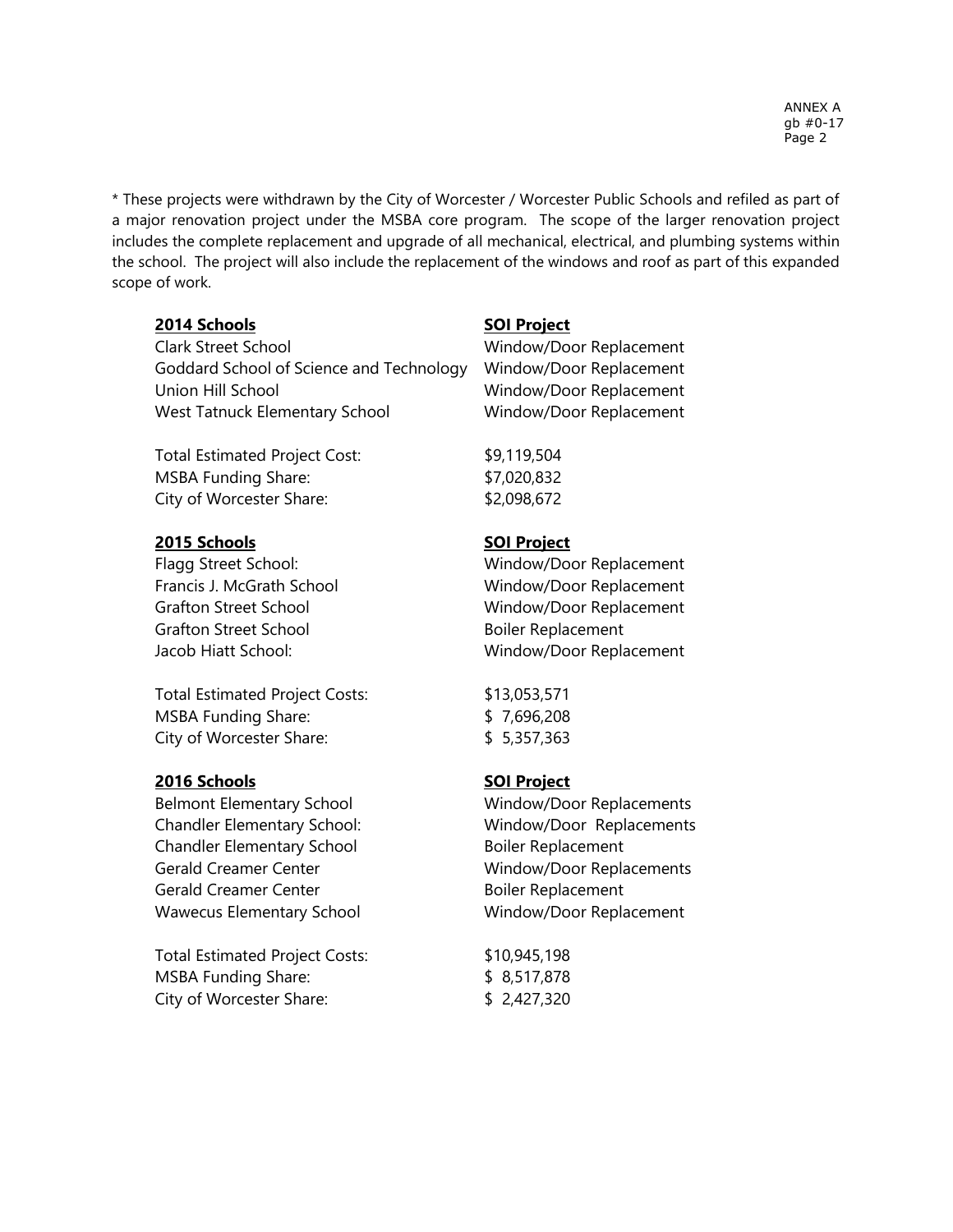ANNEX A gb #0-17 Page 3

### **2017 Schools SOI Project**

Lincoln Street School Window/Door Replacement Lincoln Street School **Roof Replacement** Thorndyke Road School Window Replacement

Total Estimated Project Costs: \$9,394,428 MSBA Funding Share:  $$5,760,846$ City of Worcester Share:  $$3,633,582$ 

### **2018 Schools SOI Project**

Challenge & Reach Academy Window/Door Replacements Challenge & Reach Academy Roof Replacement Challenge & Reach Academy Boiler Replacement

Total Estimated Project Costs: To be determined MSBA Funding Share: To be determined City of Worcester Share: To be determined

# **2019 Schools SOI Project**

Burncoat Preparatory School Roof Replacement Lincoln Street School and Boiler Replacement Tatnuck Magnet School Roof Replacement

Total Estimated Project Costs: To be determined MSBA Funding Share: The MSBA Funding Share: City of Worcester Share: To be determined

Elm Park Community School Window/Door Replacement

Worcester East Middle School Windows/Door & Roof Replacement

Final project design, budget development, and MSBA authorization in process.

The Administration recommends the following projects be authorized for submittal to the Massachusetts School Building Authority in 2020 for funding consideration through the Accelerated Repair Program:

Vernon Hill School and Boiler Replacement Worcester Arts Magnet School Roof Replacement

The Vernon Hill Boiler Project was deferred in the 2019-2020 non-MSBA project capital improvement list and moved to the MSBA list because the scope of the work needed has expanded and will now meet MSBA eligibility. Within the FY20 WPS Budget Book, page 165, is the five-year Accelerated Repair Project List. Three roof projects (Wawecus Road, New Citizens Center, and Union Hill School) must be deferred to a later date to accommodate this current project list. The Administration will revised and submit a new five-year plan as part of the FY21 Budget Book.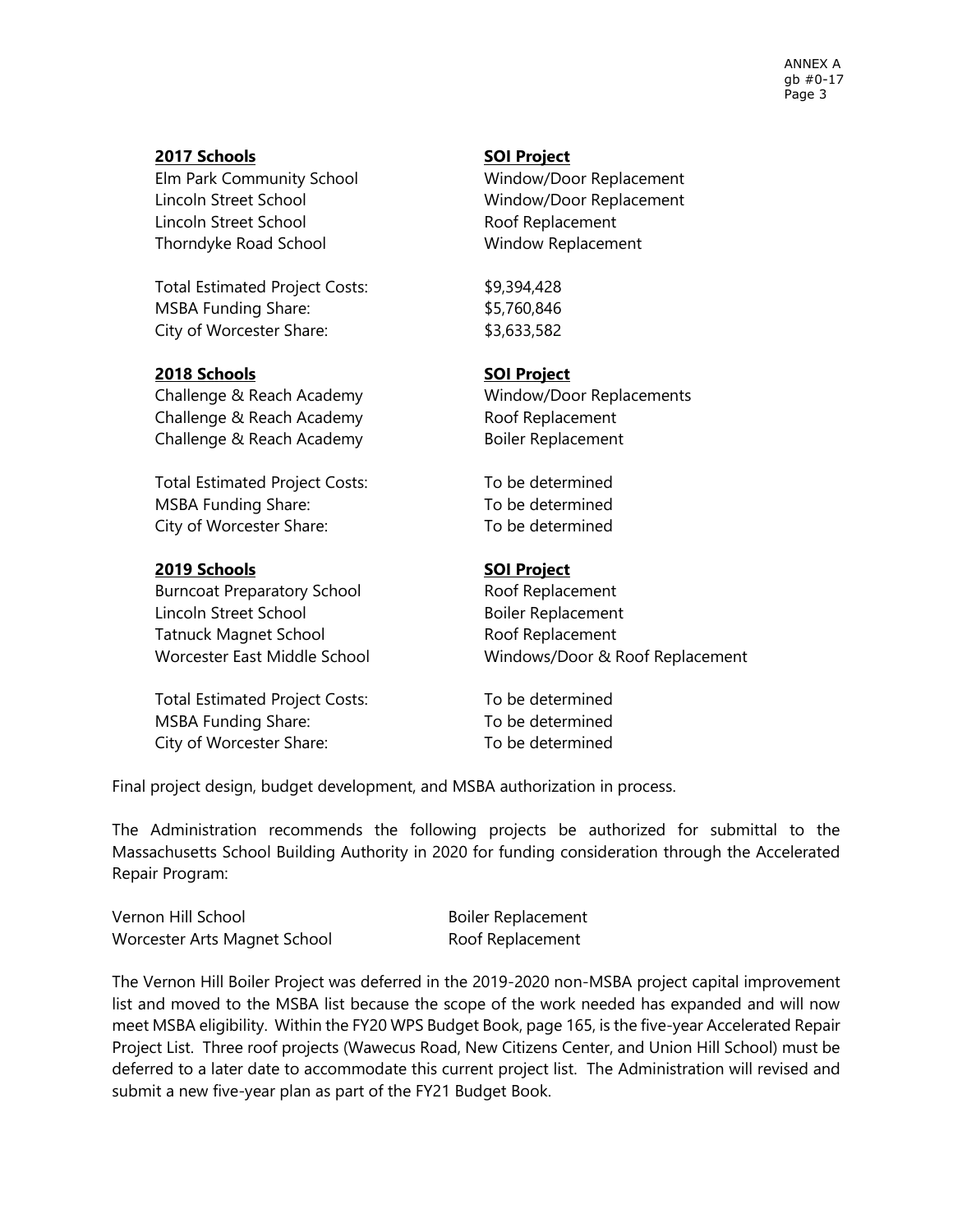The 2020 MSBA accelerated repair submission process is open through Friday, February 14, 2020. The traditional major renovation/replacement, or so-called "core projects", submission process is open through Friday, April 8, 2020.

The following describes the MSBA process and the recommended Accelerated Repair projects.

# **MSBA Statements of Interest Overview:**

A separate Statement of Interest must be submitted for each existing school for which the city, town, or regional school district may have an interest in applying to the MSBA for a grant. The SOI requires the city, town, or regional school district to: (1) identify the priority category(s) (set forth below) for which it is expressing interest, (2) provide a brief description of the facility deficiencies that the district believes it has and how those deficiencies align with the eight statutory priorities, and (3) provide any readily-available supporting documentation.

Pursuant to M.G.L. c. 70B, § 8, the MSBA shall consider applications for school construction and renovation projects in accordance with the priorities listed below. A district may designate as many categories as may apply to that particular school facility.

- 1. Replacement or renovation of a building which is structurally unsound or otherwise in a condition seriously jeopardizing the health and safety of school children, where no alternative exists, as determined in the judgment of the Authority;
- 2. Elimination of existing severe overcrowding, as determined in the judgment of the Authority;
- 3. Prevention of the loss of accreditation, as determined in the judgment of the Authority;
- 4. Prevention of severe overcrowding expected to result from increased enrollments, which must be substantiated, as determined in the judgment of the Authority;
- 5. Replacement, renovation or modernization of school facility systems, such as roofs, windows, boilers, heating and ventilation systems, to increase energy conservation and decrease energy related costs in a school facility, as determined in the judgment of the Authority;
- 6. Short term enrollment growth, as determined in the judgment of the Authority;
- 7. Replacement of or addition to obsolete buildings in order to provide a full range of programs consistent with state and approved local requirements, as determined in the judgment of the Authority; and
- 8. Transition from court-ordered and approved racial balance school districts to walk-to, socalled, or other school districts, as determined in the judgment of the Authority.

# **MSBA Process Overview:**

- 1. **Identify the Problem**: Local community identifies deficiencies in school facilities through the Statement of Interest process
- 2. **Validate the Problem**: MSBA and local community work together to validate deficiencies identified
- 3. **Evaluation of potential solutions**: MSBA and local community work in collaboration to identify potential solutions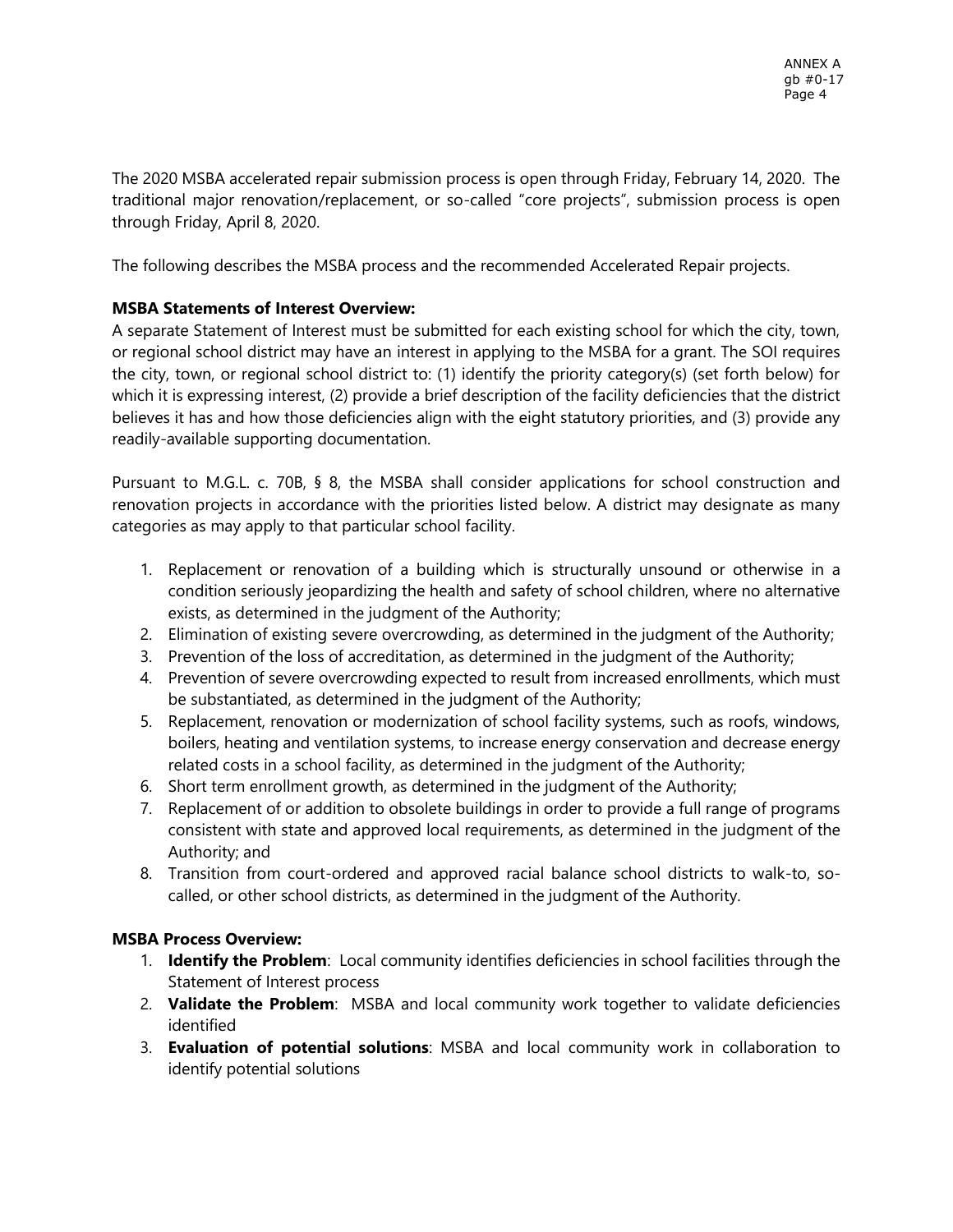- 4. **Confirm the solution**: MSBA and local community agree on solution and appropriate course of action
- 5. **Implement the agreed upon solution**: MSBA and local community continue collaboration through design and construction

### **2020 Recommended Accelerated Repair Projects**

|  | <b>Vernon Hill Elementary School</b> | <b>Boiler Replacement</b> |
|--|--------------------------------------|---------------------------|
|--|--------------------------------------|---------------------------|

The Vernon Hill Elementary School was built in 1931. The existing boilers are gas-fired, hot water boilers and are in need of full replacement to provide energy-efficiency, proper temperature levels, redundancy, and control.